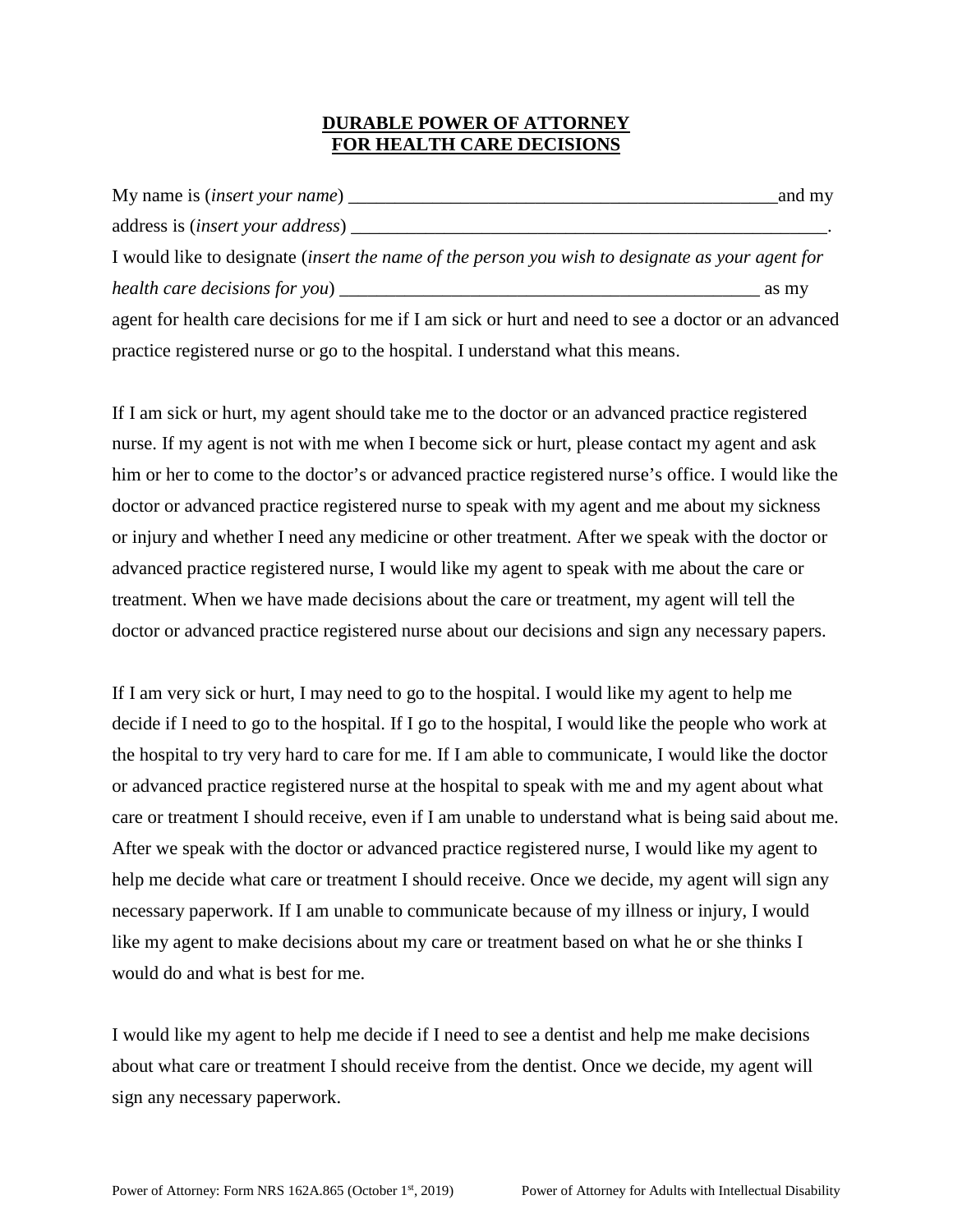I would also like my agent to be able to see and have copies of all my medical records. If my agent requests to see or have copies of my medical records, please allow him or her to see or have copies of the records.

I understand that my agent cannot make me receive any care or treatment that I do not want. I also understand that I can take away this power from my agent at any time, either by telling my agent that he or she is no longer my agent or by putting it in writing.

If my agent is unable to make health care decisions for me, then I designate (*insert the name of another person you wish to designate as your alternative agent to make health care decisions for you*) \_\_\_\_\_\_\_\_\_\_\_\_\_\_\_\_\_\_\_\_\_\_\_\_\_\_\_\_\_\_\_\_\_\_\_\_\_\_\_\_\_\_\_\_\_\_\_\_\_\_\_\_\_\_\_\_\_\_\_\_\_\_\_ as my agent to make health care decisions for me as authorized in this document.

### (YOU MUST DATE AND SIGN THIS POWER OF ATTORNEY)

|        | I sign my name to this Durable Power of Attorney for Health Care on (date) |  |
|--------|----------------------------------------------------------------------------|--|
| (city) | (state)                                                                    |  |

(*Signature*)

#### AGENT SIGNATURE

| As agent for <i>(insert name of principal)</i>                                                      | I agree |
|-----------------------------------------------------------------------------------------------------|---------|
| that a physician, advanced practice registered nurse, health care facility or other provider of     |         |
| health care, acting in good faith, may rely on this power of attorney for health care and the       |         |
| signatures herein, and I understand that pursuant to NRS 162A.815, a physician, advanced            |         |
| practice registered nurse, health care facility or other provider of health care that in good faith |         |
| accepts an acknowledged power of attorney for health care is not subject to civil or criminal       |         |
| liability or discipline for unprofessional conduct for giving effect to a declaration contained     |         |
| within the power of attorney for health care or for following the direction of an agent named in    |         |
| the power of attorney for health care.                                                              |         |

\_\_\_\_\_\_\_\_\_\_\_\_\_\_\_\_\_\_\_\_\_\_\_\_\_\_\_\_\_\_\_\_\_\_\_\_\_\_\_\_\_\_\_\_\_\_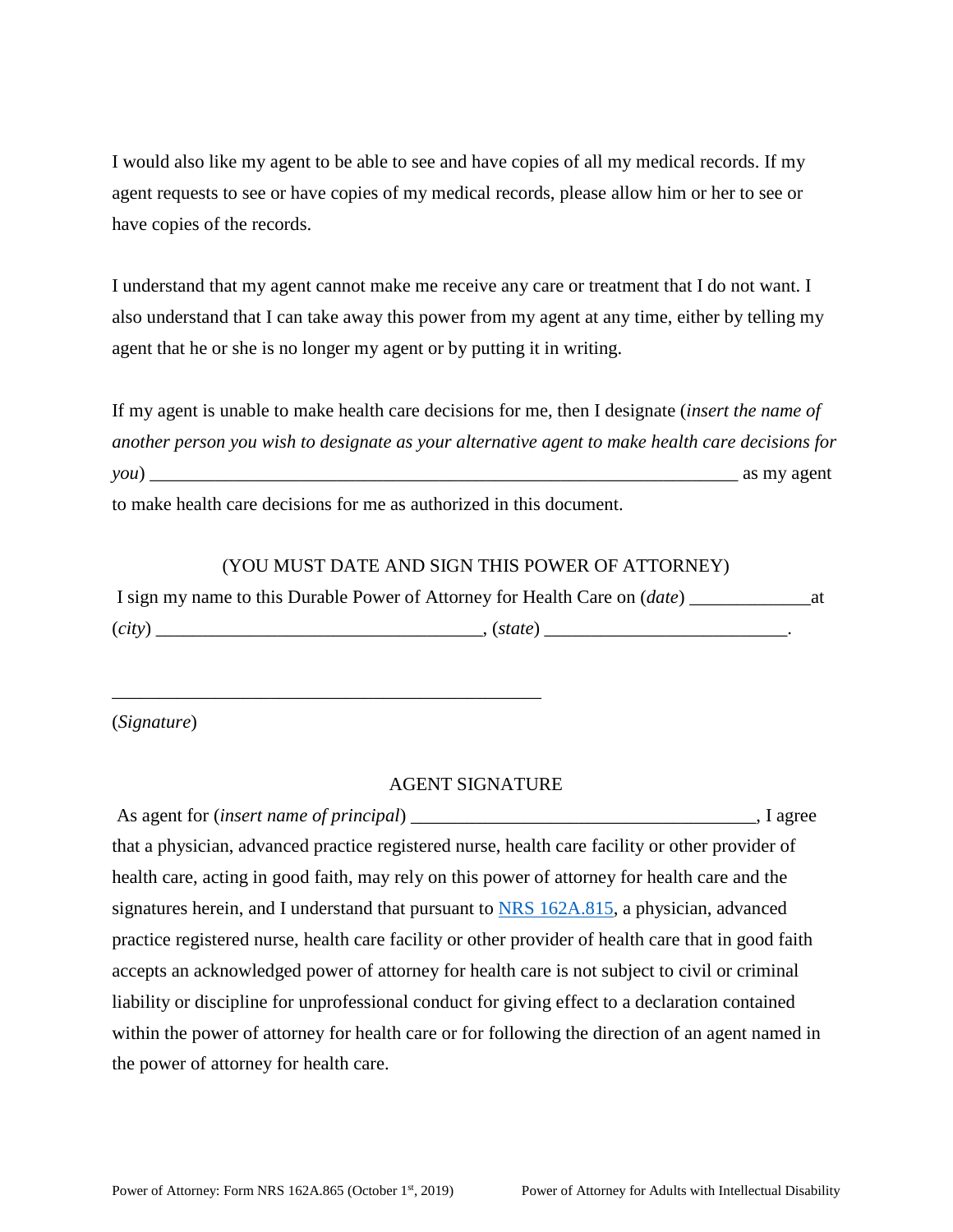I also agree that:

1. I have a duty to act in a manner consistent with the desires of (*insert name of principal*) \_\_\_\_\_\_\_\_\_\_\_\_\_\_\_\_\_\_\_\_\_\_\_\_\_\_\_\_\_\_\_\_\_\_ as stated in this document or otherwise made known by (*insert name of principal*) \_\_\_\_\_\_\_\_\_\_\_\_\_\_\_\_\_\_\_\_\_\_\_\_\_\_\_\_\_\_\_\_\_\_\_\_\_\_\_\_, or if his or her desires are unknown, to act in his or her best interest.

2. If (*insert name of principal*) \_\_\_\_\_\_\_\_\_\_\_\_\_\_\_\_\_\_\_\_\_\_\_\_\_\_\_\_\_\_\_\_\_\_\_\_\_ revokes this power of attorney at any time, either verbally or in writing, I have a duty to inform any persons who may rely on this document, including, without limitation, treating physicians advanced practice registered nurses, hospital staff or other providers of health care, that I no longer have the authorities described in this document.

3. The provisions of [NRS 162A.840](http://www.westlaw.com/Link/Document/FullText?findType=L&pubNum=1000363&cite=NVST162A.840&originatingDoc=NE8F41CC1C93611E9B603A14D40335536&refType=LQ&originationContext=document&vr=3.0&rs=cblt1.0&transitionType=DocumentItem&contextData=(sc.RelatedInfo)) prohibit me from being named as an agent to make health care decisions in this document if I am a provider of health care, an employee of the principal's provider of health care or an operator or employee of a health care facility caring for the principal, unless I am the spouse, legal guardian or next of kin of the principal.

4. The provisions of [NRS 162A.850](http://www.westlaw.com/Link/Document/FullText?findType=L&pubNum=1000363&cite=NVST162A.850&originatingDoc=NE8F41CC1C93611E9B603A14D40335536&refType=LQ&originationContext=document&vr=3.0&rs=cblt1.0&transitionType=DocumentItem&contextData=(sc.RelatedInfo)) prohibit me from consenting to the following types of care or treatments on behalf of the principal, including, without limitation:

- (a) Commitment or placement of the principal in a facility for treatment of mental illness;
- (b) Convulsive treatment;
- (c) Psychosurgery;
- (d) Sterilization;
- (e) Abortion;
- (f) Aversive intervention, as it is defined in [NRS 449A.203;](http://www.westlaw.com/Link/Document/FullText?findType=L&pubNum=1000363&cite=NVST449A.203&originatingDoc=NE8F41CC1C93611E9B603A14D40335536&refType=LQ&originationContext=document&vr=3.0&rs=cblt1.0&transitionType=DocumentItem&contextData=(sc.RelatedInfo))
- (g) Experimental medical, biomedical or behavioral treatment, or participation in any medical, biomedical or behavioral research program; or
- (h) Any other care or treatment to which the principal prohibits the agent from consenting in this document.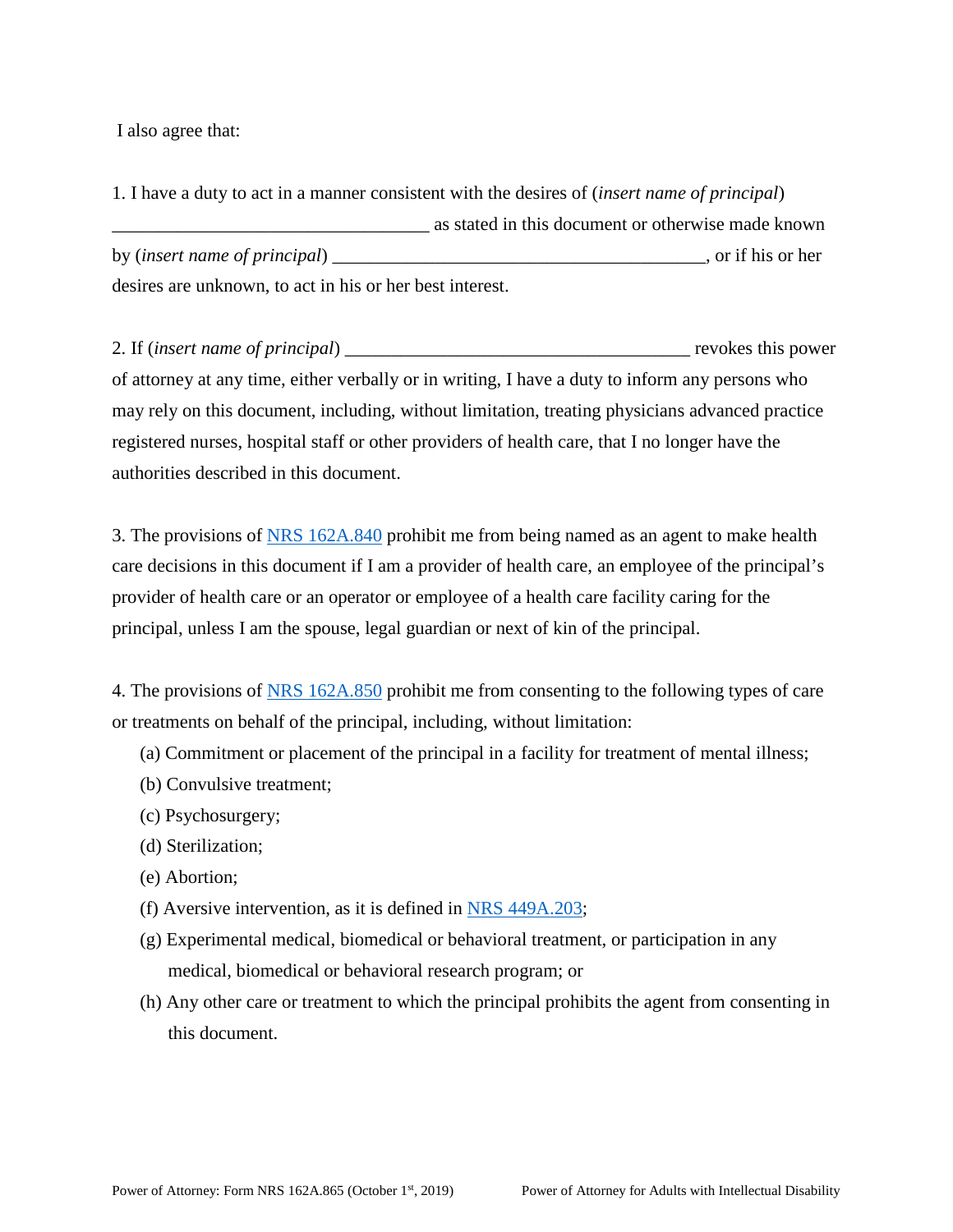5. End-of-life decisions must be made according to the wishes of (*insert name of principal*) \_\_\_\_\_\_\_\_\_\_\_\_\_\_\_\_\_\_\_\_\_\_\_\_\_\_\_\_\_\_\_\_\_, as designated in the attached addendum. If his or her wishes are not known, such decisions must be made in consultation with the principal's treating physicians or advanced practice registered nurse.

| Relationship to Principal: |  |
|----------------------------|--|
|                            |  |

# (*THIS POWER OF ATTORNEY WILL NOT BE VALID FOR MAKING HEALTH CARE DECISIONS UNLESS IT IS EITHER (1) SIGNED BY AT LEAST TWO QUALIFIED WITNESSES WHO ARE PERSONALLY KNOWN TO YOU AND WHO ARE PRESENT WHEN YOU SIGN OR ACKNOWLEDGE YOUR SIGNATURE OR (2) ACKNOWLEDGED BEFORE A NOTARY PUBLIC.*)

## **CERTIFICATE OF ACKNOWLEDGMENT OF NOTARY PUBLIC**

(*You may use acknowledgment before a notary public instead of the statement of witnesses.*) State of Nevada  $\{$ 

County of \_\_\_\_\_\_\_\_\_\_\_\_\_\_\_\_\_\_\_ }

| On this                           | day of | , in the year                                                                           | , before me, <i>(here insert</i> ) |
|-----------------------------------|--------|-----------------------------------------------------------------------------------------|------------------------------------|
| name of notary public)            |        |                                                                                         | personally appeared ( <i>here</i>  |
| <i>insert name of principal</i> ) |        |                                                                                         | personally known to me             |
|                                   |        | (an musical to me an the heals of sotisfectors suidance) to he the newcon whose news is |                                    |

(or proved to me on the basis of satisfactory evidence) to be the person whose name is subscribed to this instrument, and acknowledged that he or she executed it.

 $\}$ ss.

NOTARY SEAL

(*Signature of Notary Public*)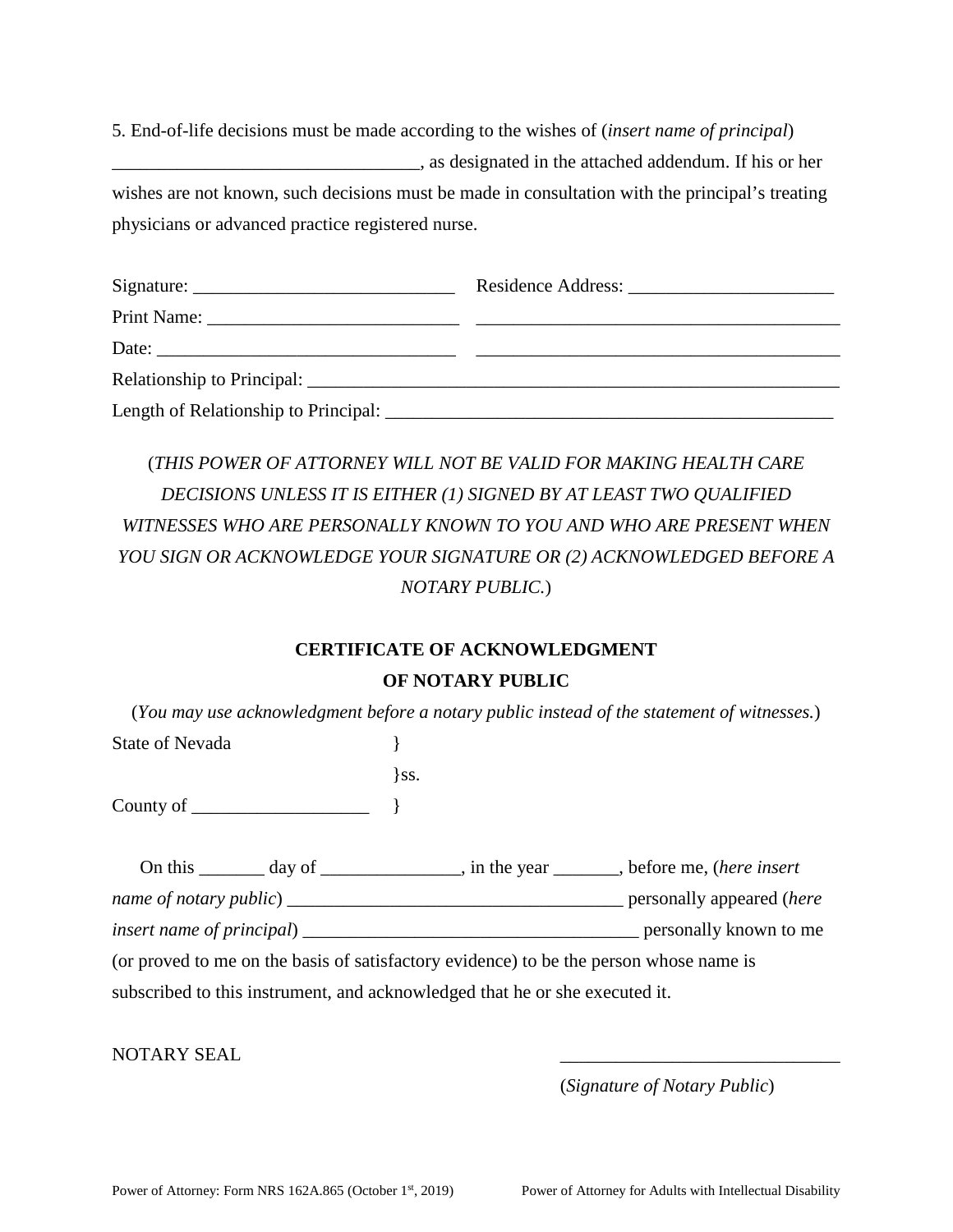#### **STATEMENT OF WITNESSES**

(*If you choose to use witnesses instead of having this document notarized, you must use two qualified adult witnesses. The following people cannot be used as a witness:* 

*(1) a person you designate as the agent;* 

*(2) a provider of health care;* 

*(3) an employee of a provider of health care;* 

*(4) the operator of a health care facility; or* 

*(5) an employee of an operator of a health care facility.* 

*At least one of the witnesses must make the additional declaration set out following the place where the witnesses sign.*)

I declare under penalty of perjury that the principal is personally known to me, that the principal signed or acknowledged this durable power of attorney in my presence, that the principal appears to be of sound mind and under no duress, fraud or undue influence, that I am not the person appointed as agent by this document and that I am not a provider of health care, an employee of a provider of health care, the operator of a health care facility or an employee of an operator of a health care facility.

## **First Witness**

| <b>Second Witness</b> |  |
|-----------------------|--|
|                       |  |
|                       |  |
|                       |  |

# (*AT LEAST ONE OF THE ABOVE WITNESSES MUST ALSO SIGN THE FOLLOWING DECLARATION.*)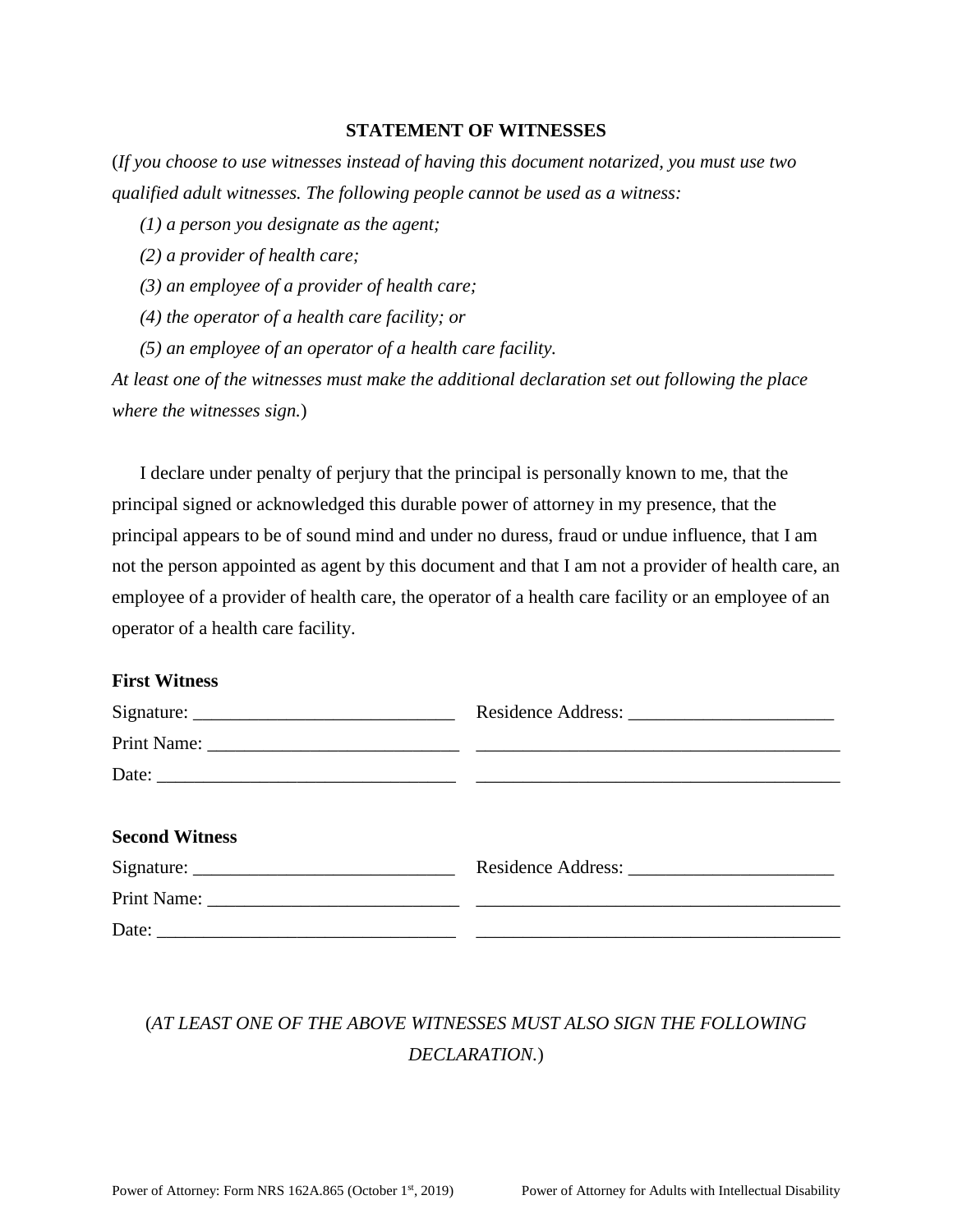I declare under penalty of perjury that I am not related to the principal by blood, marriage or adoption and that to the best of my knowledge, I am not entitled to any part of the estate of the principal upon the death of the principal under a will now existing or by operation of law.

| Signature: $\frac{1}{\sqrt{1-\frac{1}{2}}}\left\{ \frac{1}{2} + \frac{1}{2} \frac{1}{2} + \frac{1}{2} \frac{1}{2} + \frac{1}{2} \frac{1}{2} + \frac{1}{2} \frac{1}{2} + \frac{1}{2} \frac{1}{2} + \frac{1}{2} \frac{1}{2} + \frac{1}{2} \frac{1}{2} + \frac{1}{2} \frac{1}{2} + \frac{1}{2} \frac{1}{2} + \frac{1}{2} \frac{1}{2} + \frac{1}{2} \frac{1}{2} + \frac{1}{2} \frac{1}{2} + \$ |  |  |
|--------------------------------------------------------------------------------------------------------------------------------------------------------------------------------------------------------------------------------------------------------------------------------------------------------------------------------------------------------------------------------------------|--|--|
|                                                                                                                                                                                                                                                                                                                                                                                            |  |  |
|                                                                                                                                                                                                                                                                                                                                                                                            |  |  |
|                                                                                                                                                                                                                                                                                                                                                                                            |  |  |
|                                                                                                                                                                                                                                                                                                                                                                                            |  |  |
|                                                                                                                                                                                                                                                                                                                                                                                            |  |  |
|                                                                                                                                                                                                                                                                                                                                                                                            |  |  |

COPIES: You should retain an executed copy of this document and give one to your agent. The power of attorney should be available so a copy may be given to your providers of health care.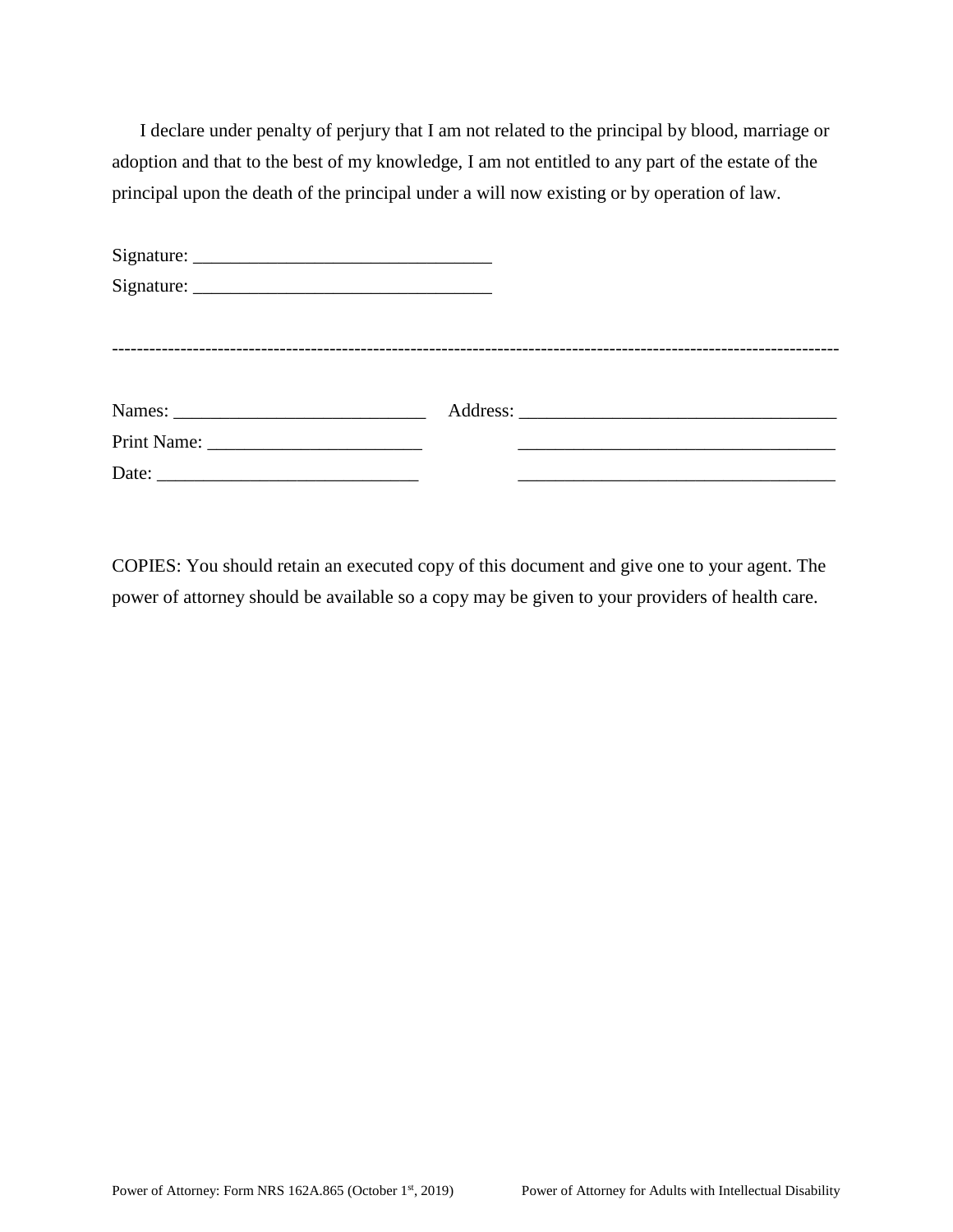## **END-OF-LIFE DECISIONS ADDENDUM STATEMENT OF DESIRES**

(You can, but are not required to, state what you want to happen if you get very sick and are not likely to get well. You do not have to complete this form, but if you do, your agent must do as you ask if you cannot speak for yourself.)

(*Insert name of agent*) \_\_\_\_\_\_\_\_\_\_\_\_\_\_\_\_\_\_\_\_\_\_\_\_\_\_\_\_ might have to decide, if you get very sick, whether to continue with your medicine or to stop your medicine, even if it means you might not live (*Insert name of agent*) \_\_\_\_\_\_\_\_\_\_\_\_\_\_\_\_\_\_\_\_\_\_\_\_\_\_\_\_\_\_\_ will talk to you to find out what you want to do, and will follow your wishes.

If you are not able to talk to (*insert name of agent*) \_\_\_\_\_\_\_\_\_\_\_\_\_\_\_\_\_\_\_\_\_\_\_\_\_\_\_\_\_\_\_\_\_\_\_\_, you can help him or her make these decisions for you by letting your agent know what you want.

Here are your choices. Please circle yes or no to each of the following statements and sign your name below:

| 1. I want to take all the medicine and receive any treatment                                                                                                             |            |     |
|--------------------------------------------------------------------------------------------------------------------------------------------------------------------------|------------|-----|
| I can to keep me alive regardless of how the medicine or                                                                                                                 | <b>YES</b> | NO. |
| treatment makes me feel.                                                                                                                                                 |            |     |
| 2. I do not want to take medicine or receive treatment if my<br>doctors or advanced practice registered nurses think that<br>the medicine or treatment will not help me. | <b>YES</b> | NO. |
| 3. I do not want to take medicine or receive treatment if I<br>am very sick and suffering and the medicine or treatment<br>will not help me get better.                  | YES        | NO. |
| 4. I want to get food and water even if I do not want to take<br>medicine or receive treatment.                                                                          | YES        |     |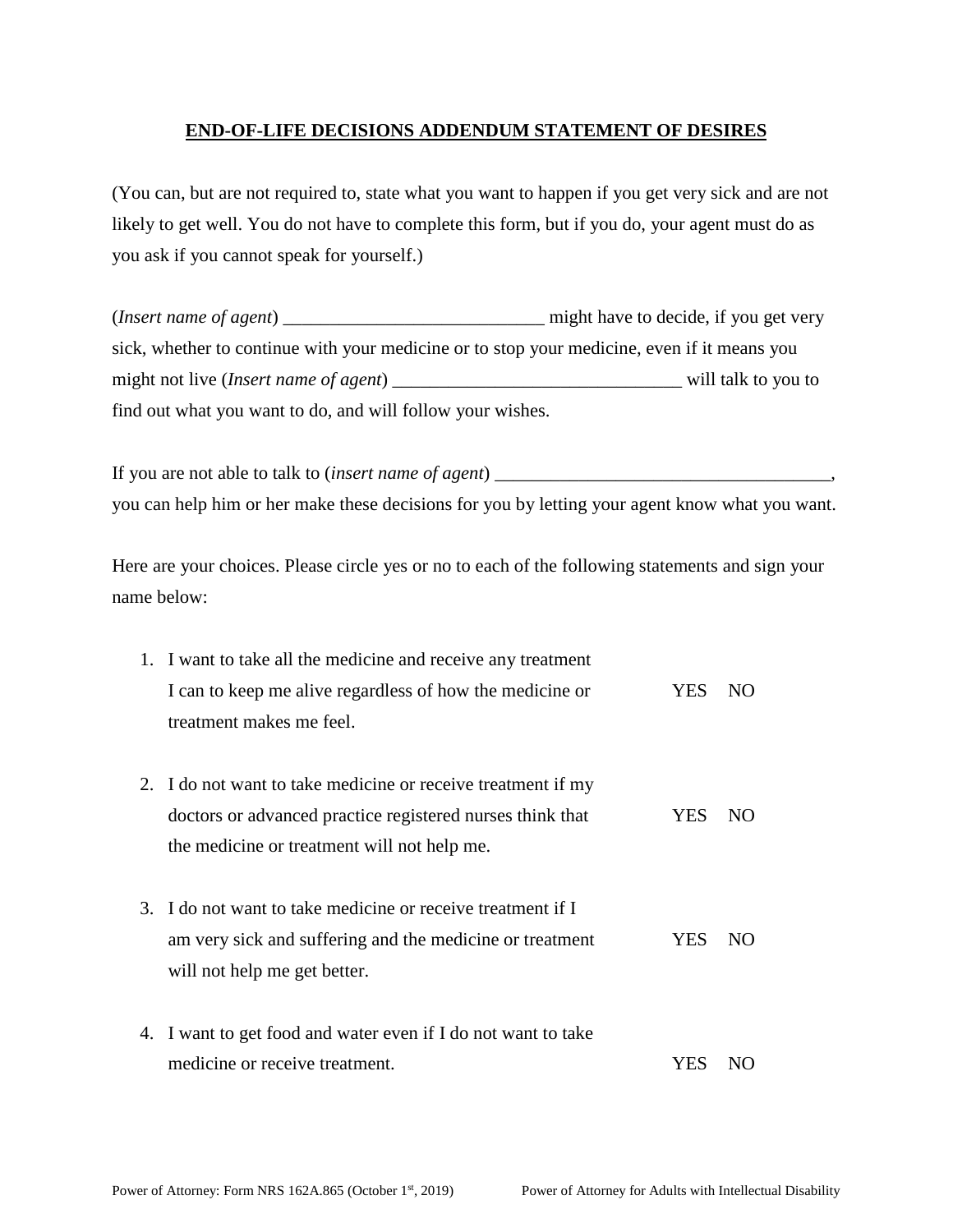## (YOU MUST DATE AND SIGN THIS END-OF-LIFE DECISIONS ADDENDUM)

| I sign my name to this End-of-Life Decisions Addendum on <i>(date)</i> |         |  |
|------------------------------------------------------------------------|---------|--|
| (city)                                                                 | (state) |  |

\_\_\_\_\_\_\_\_\_\_\_\_\_\_\_\_\_\_\_\_\_\_\_\_\_\_\_\_\_\_\_\_\_\_\_\_\_\_\_\_\_\_\_\_\_\_

(Signature)

(THIS END-OF-LIFE DECISIONS ADDENDUM WILL NOT BE VALID UNLESS IT IS EITHER (1) SIGNED BY AT LEAST TWO QUALIFIED WITNESSES WHO YOU KNOW AND WHO ARE PRESENT WHEN YOU SIGN OR ACKNOWLEDGE YOUR SIGNATURE OR (2) ACKNOWLEDGED BEFORE A NOTARY PUBLIC.)

## **CERTIFICATE OF ACKNOWLEDGMENT OF NOTARY PUBLIC**

(*You may use acknowledgment before a notary public instead of the statement of witnesses.*)

State of Nevada  $\{$  $\}$ ss. County of \_\_\_\_\_\_\_\_\_\_\_\_\_\_\_\_\_\_\_ }

| On this day of                                                              | $\Box$ , in the year $\Box$ , before me, (here insert                                  |
|-----------------------------------------------------------------------------|----------------------------------------------------------------------------------------|
|                                                                             | personally appeared ( <i>here</i>                                                      |
|                                                                             | personally known to me                                                                 |
|                                                                             | (or proved to me on the basis of satisfactory evidence) to be the person whose name is |
| subscribed to this instrument, and acknowledged that he or she executed it. |                                                                                        |

NOTARY SEAL

(*Signature of Notary Public*)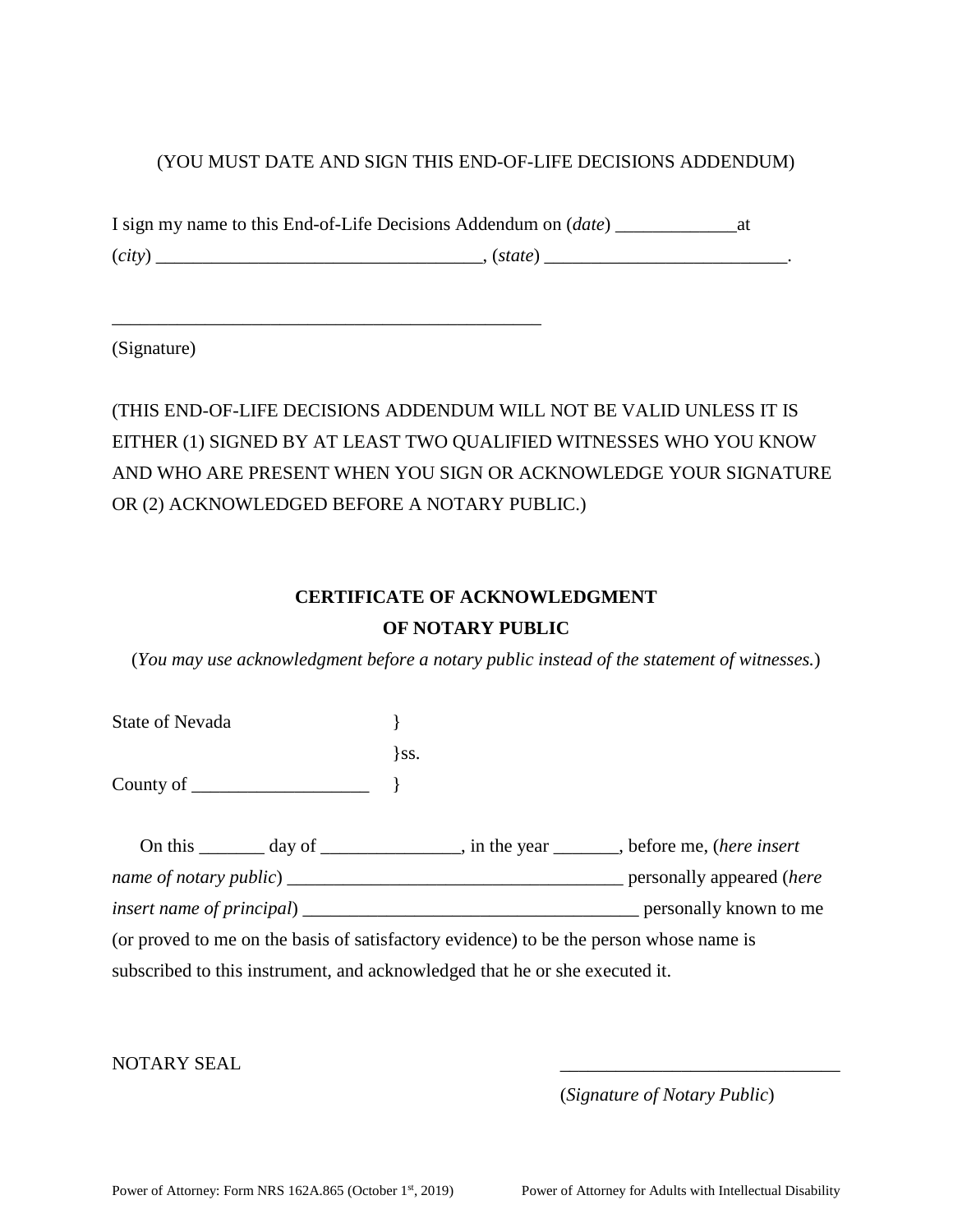#### **STATEMENT OF WITNESSES**

(*If you choose to use witnesses instead of having this document notarized, you must use two qualified adult witnesses. The following people cannot be used as a witness:* 

*(1) a person you designate as the agent;* 

*(2) a provider of health care;* 

*(3) an employee of a provider of health care;* 

*(4) the operator of a health care facility; or* 

*(5) an employee of an operator of a health care facility.* 

*At least one of the witnesses must make the additional declaration set out following the place where the witnesses sign.*)

I declare under penalty of perjury that the principal is personally known to me, that the principal signed or acknowledged this End-of-Life Decisions Addendum in my presence, that the principal appears to be of sound mind and under no duress, fraud or undue influence, that I am not the person appointed as agent by the power of attorney for health care and that I am not a provider of health care, an employee of a provider of health care, the operator of a health care facility or an employee of an operator of a health care facility.

### **First Witness**

| <b>Second Witness</b> |  |
|-----------------------|--|
|                       |  |
|                       |  |
|                       |  |

# (*AT LEAST ONE OF THE ABOVE WITNESSES MUST ALSO SIGN THE FOLLOWING DECLARATION.*)